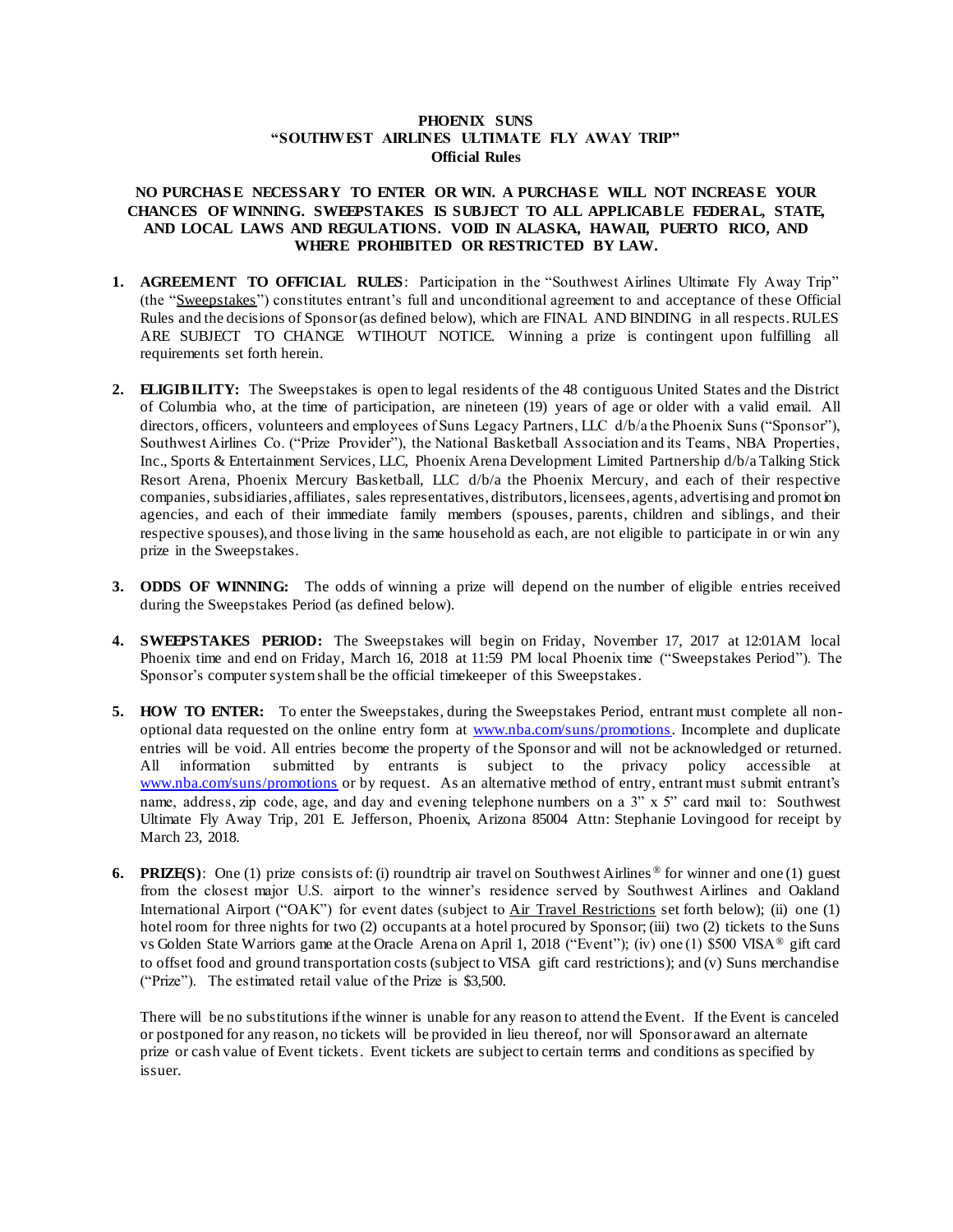Prize must be accepted as awarded or prize will be forfeited and awarded to an alternate winner. Travel accommodations and other restrictions apply. All costs and expenses associated with prize acceptance and use not specified herein as being provided, including but not limited to lodging, transportation costs, meals, gratuities and other expenses incurred by accepting the prize, are the sole responsibility of the winner. No prize substitutions, cash equivalent, or transfer of prizes permitted except at the sole discretion of the Sponsor. Prize may not be sold to a third party. Sponsor reserves the right, at its sole discretion, to award a prize of greater or equal value if the advertised prize is unavailable.

Air Travel Restrictions: Air travel is subject to Southwest Airlines terms and conditions; certain restrictions may apply. Roundtrip travel for two (2) on Southwest Airlines will be awarded in the form of four (4) Southwest flight e-passes. Each Southwest flight e-pass is valid for one-way travel on Southwest Airlinesoperated, published, scheduled service in the United States and Puerto Rico. The Southwest flight e-pass will bear the date of issue and the date of expiration. Expiration dates will not be extended, and travel must be completed on or before the expiration date. The Southwest flight e-pass is not valid on interline or codeshare service. The Southwest flight e-pass is non-refundable and is not redeemable for cash or credit. The Southwest flight e-pass will not be replaced for any reason, including, without limitation, if lost, stolen, or fraudulently used. The Southwest flight e-pass is non-transferrable and cannot be sold to a third party. Sale, auction, or retendering of the Southwest flight e-pass for money or otherwise is strictly prohibited. The Southwest flight epass may not be used for promotional purposes unless previously approved by Southwest Airlines. Any suspected fraud, misrepresentation, misuse, abuse or violation of the Southwest flight e-pass rules and regulations may result in cancellation of the Southwest flight e-pass(es). Southwest flight e-pass holders are required to be nineteen (19) years of age or older and a legal U.S. resident. However, the recipient of a Southwest flight e-pass may arrange travel for another person if done without selling or bartering a Southwest flight e-pass. Air transportation by Southwest Airlines is subject to Southwest Airlines' Passenger Contract of Carriage set out a[t https://www.southwest.com/assets/pdfs/corporate-commitments/contract-of-carriage.pdf.](https://www.southwest.com/assets/pdfs/corporate-commitments/contract-of-carriage.pdf) If the winner does not live in a city served by Southwest Airlines, he/she is responsible for transportation to and from the nearest airport served by Southwest Airlines. Winner is responsible for booking all travel and paying all applicable international taxes and fees. Travel is based on seat availability. Seats on any desired flight are not guaranteed. Winner and guest(s) must travel on the same itinerary and are responsible for obtaining all required travel documents. Winner and guest must have valid government-issued photo identification at the time of travel. If the travel guest is a minor, winner must be his/her parent/guardian, or be accompanied by his/her parent/guardian.

- **7. WINNER(S) SELECTION:** Sponsor will conduct one (1) random drawing on or about Monday, March 19 2018 from all the eligible entrants received during the Sweepstakes Period. Entrants need not be present to win. All potential winners are subject to eligibility verification by Sponsor. AN ENTRANT IS NOT A WINNER OF ANY PRIZE, EVEN IF NOTIFIED OF BEING A WINNER, UNLESS AND UNTIL THE ENTRANT'S ELIGIBILITY HAS BEEN VERIFIED.
- **8. WINNER(S) VERIFICATION**: Potential winner will be notified by email or by telephone and will be required to execute and return an affidavit of eligibility/liability release and, where lawful, a publicity release (collectively, the "Winner's Agreement") within twenty-four (24) hours of date of issuance. In the event: (a) such potential winner declines the Prize in writing, (b) the Winner's Agreement or tax-related documents are not returned within the time period stated above, (c) Prize or prize notification is returned as undeliverable, (d) the Sponsoris unable to contact a potential winner within a reasonable time period, or a potential winner is not otherwise in compliance with these Official Rules, the Prize will be forfeited and, at Sponsor's sole discretion and time permitting, Sponsor may select an alternate winner from all remaining eligible entries. There will be three (3) alternate drawings for the Prize after which, the Prize will remain unawarded. Limit one (1) prize per person/per authorized account holder/per household. "Authorized account holder" is defined as the natural person who is assigned to the email address by an Internet access provider, online service provider, or other organization (e.g., business, educational institution, etc.) which is responsible for assigning email addresses for the domain associated with the submitted email address. In the event of a dispute as to any email entry submitted, email entries submitted will be deemed made by the authorized account holder of the email address submitted at the time of entry. Proof of being the authorized account holder may be required.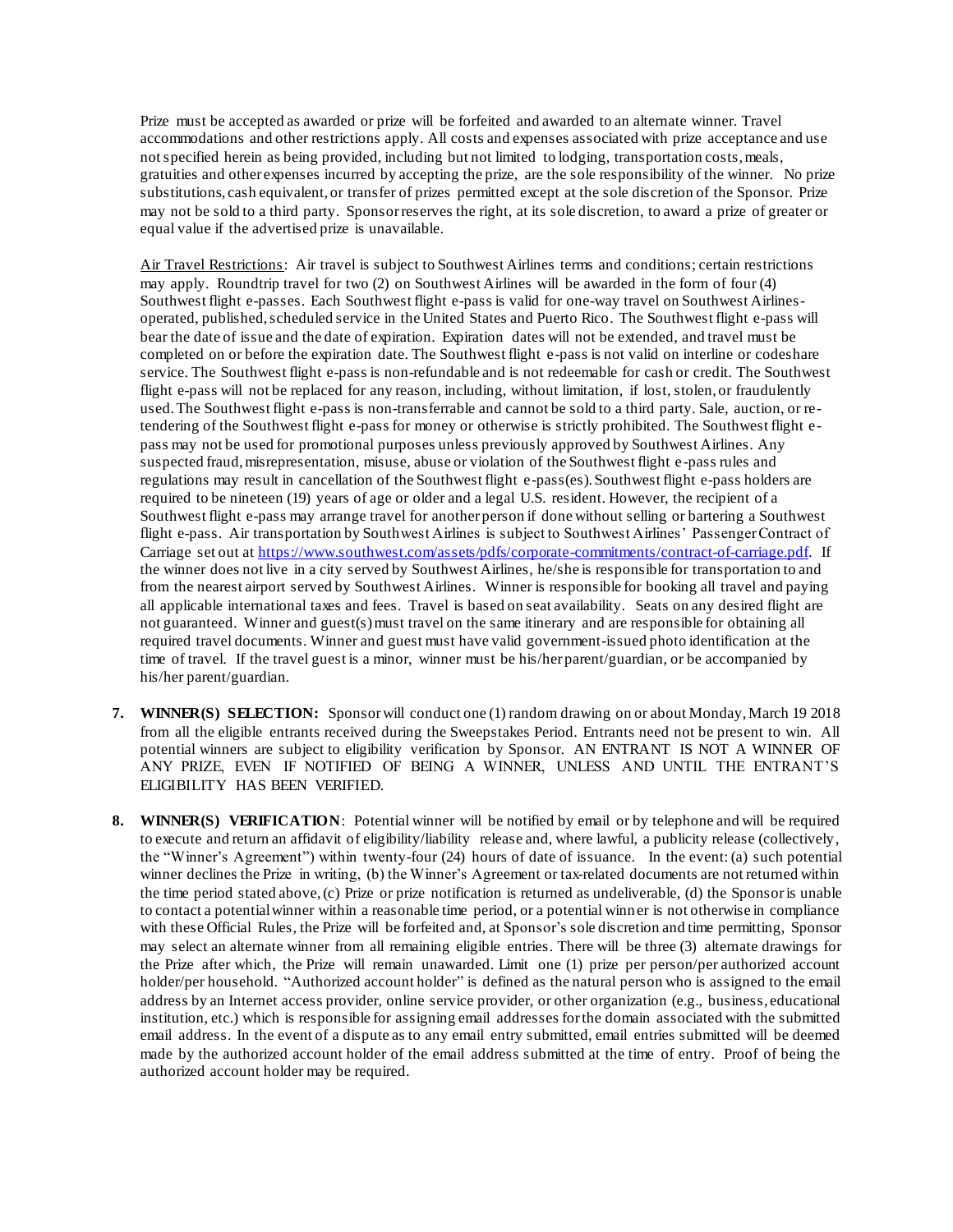- **9. TAXES AND EXPENS ES:** Winner is responsible for all federal, state, and local taxes and all other costs and expenses associated with the Prize acceptance or use not specified herein as being provided. Winner will be required to sign an IRS Form W-9 with the winner's full social security number or the equivalent. Failure to submit a Form W-9 upon request will result in forfeiture of the Prize. Winnings of \$600 or more will be reported to the IRS.
- **10. CONDITION/US E RIGHTS:** Except where prohibited by law, by accepting any prize, each entrant and entrant's parent or legal guardian consents to Suns Legacy Partners, L.L.C., National Basketball Association and its Member Teams, NBA Properties, Inc., Phoenix Arena Development Limited Partnership, Sports and Entertainment Services, LLC, and each of their respective parents, subsidiaries, affiliates, directors, owners, members, governors, officers, sponsors, employees and agents right to print, publish, broadcast and use worldwide in any media now known or hereinafter known, the winner's name, address, voice, statement, picture or other likeness, without additional compensation (other than the specific prize described herein), for public relations, advertising and promotional purposes as may be determined by Sponsor. The right to receive any prize is non-assignable and non-transferable, and no prize substitution, exchange, cash, or cash equivalent will be allowed, in each case, except as permitted by Sponsor, who reserves the right to substitute a prize in whole or in part with another prize of comparable or greater value if the intended prize is not available for any reason as determined by the Sponsor in its sole discretion.
- **11. RELEAS E AND LIMITATIONS ON LIABILITY:** As a condition of participating in the Sweepstakes, **entrants agree to release and hold harmless all directors, officers, volunteers and employees of Sponsor, Prize Provider,** the National Basketball Association and its Teams, NBA Properties, Inc., Sports & Entertainment Services, L.L.C. d/b/a Talking Stick Resort Arena, Phoenix Mercury Basketball, LLC d/b/a the Phoenix Mercury, Phoenix Arena Development Limited Partnership, the City of Phoenix **and each of their respective parent companies, subsidiaries, affiliates, sales representatives, distributors, licensees, agents, advertising and promotion agencies (the "Released Parties") from and against any claim or cause of action arising out of participation in the Sweepstakes, or receipt or use of any prize, including, but not limited to: (a) unauthorized human intervention in the Sweepstakes; (b) technical errors related to computers, servers, providers, or telephone or network lines; (c) printing errors; (d) lost, late, misdirected, incorrect, garbled, or incompletely received entries; (e) errors in the administration of the Sweepstakes or the processing of entries; (f) injury or damage to persons or property which may be caused, directly or indirectly, in whole or in part, from entrant's participation in the Sweepstakes or acceptance, receipt, use, or misuse of any prize, or travel to any Sweepstakes-related events; and (g) any claims based on publicity rights, copyright/trademark infringement, intellectual property rights, defamation, invasion of privacy, or merchandise delivery. Entrant further agrees to release the Released Parties and their designees and assigns from any liability whatsoever, and to waive any and all causes of action, for any claims, costs, injuries, losses and damages of any kind arising out of or in connection with the Sweepstakes or acceptance, possession, or use of any prize (including, without limitation, attorneys' fees, claims, costs, personal injuries, losses and damages related to personal injuries, death, damage to or destruction or property, rights of publicity or privacy, defamation or portrayal in a false light, whether intentional or unintentional), whether under a theory of contract, tort (including negligence), warranty or other theory. Prize Provider or Sponsor is not responsible if Prize cannot be awarded due to travel cancellations, delays or interruptions due to acts of God, acts of war, natural disasters, weather or acts of terrorism.** Failure to enforce any term of these Official Rules shall not constitute a waiver of that provision.
- **12. CANCELLATION/S USPENSION**: If the Sweepstakes is impaired in any way for any reason, including, but not limited to, infection by computer virus, bugs, tampering, unauthorized intervention, fraud, action of entrants, technical failures or any other causes which in the opinion of Sponsor, corrupt or affect the administration, security, fairness, integrity, or proper conduct of this Sweepstakes, Sponsorreserves the right at its sole discretion to cancel, terminate, modify, or suspend the Sweepstakes. If Sponsor decides to reconvene the Sweepstakes after a suspension, the determination of the Prize winner(s) will be made, from among all eligible, non-suspect entries received as of the date of the suspension, as Sponsor determines at its sole discretion.
- **13. DISQUALIFICATION:** Failure to comply with these Official Rules may result in disqualification. Sponsor reserves the exclusive right to disqualify any individual from the Sweepstakes that it finds, in its sole discretion, to have tampered with the entry process, or the operation of the Sweepstakes, to be acting, or be, in violation of